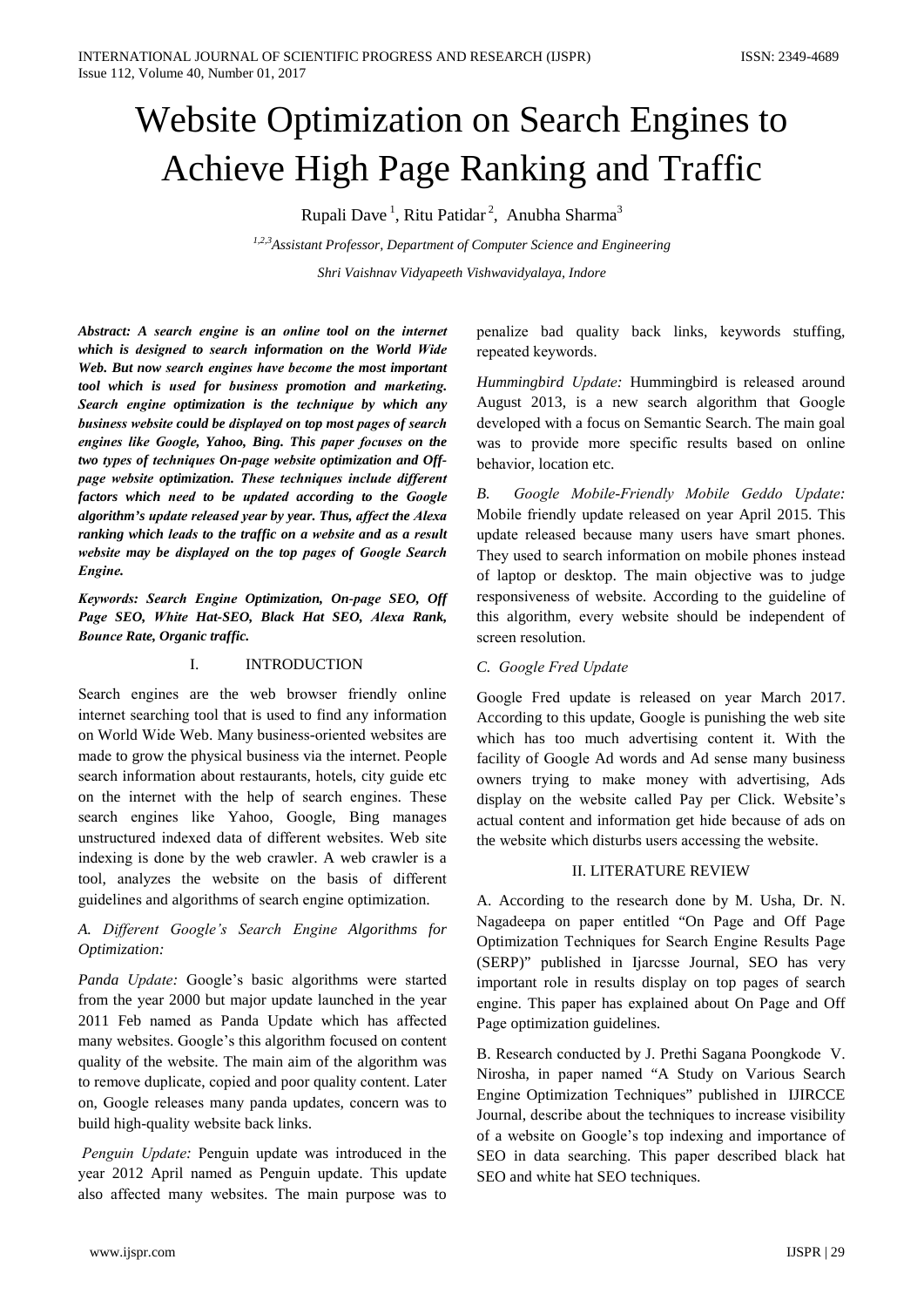C. In research, conducted by Sandhya Dahake Dr. V.M. Thakare, Dr. Pradeep Butey, on "SEO Techniques for various Application -A Comparative Analyses and Evaluation" in National Conference on Recent Trends in Computer Science and Information Technology published in NCRTCSIT-2016, authors had described various SEO techniques like black-hat seo and white hat seo and their comparative study for increasing the pagerank of undeserving websites.

#### **III. CONCEPT OF RANKING & TRAFFIC**

#### A.Pagerank

Every website is submitted to the search web crawler for indexing of website. Web crawler check website and assign Page rank from 1 to 10 to every website. If any website has rank 10 it is highly assigned Page rank and 1 will be the lowest one. Some of the websites may have NA Page Rank. The page rank concept depends on the content of the website, formatting of the website according to the template of Search engine algorithms. If website containing poor quality content may have low PR. Organic traffic is the actual traffic coming from the search engine to any website. Users search any question or search keywords in search engine then SE display results from top index pages. An example of Twitter.com for Page Rank is shown below. Twitter is a social media website highly used on the internet has the highest PageRank and traffic ratio. Shown in Fig 2.1

#### **Check PAGE RANK of Web site pages Instantly**



Figure .1: - An example of Pagerank Twitter Website

#### B. Alexa Rank:

Alexa rank depends on the traffic ratio of the users. Traffic is based on the number of users reaches on the website and page views. According to the research, it may consider that Alexa rank is inversely proportional to the traffic. Less will be the Alexa rank, more will be the traffic ratio. If users found the interesting content of website then more clicks would be generated, users would stay for more time on the website, it will increase traffic ratio. The example of Twitter.com for Alexa Rank is shown below in Fig.  $2.2$ 



Figure 2:- An example of Alexa Rank Twitter Website

Here alexa rank of twitter is 11 Globally. And rank in different counties is also shown below in Fig. 2.3

| Country                     | Percent of Visitors | Rank in Country |
|-----------------------------|---------------------|-----------------|
| United States               | 30.1%               | 8               |
| $\bullet$ Japan             | 15.8%               | 6               |
| <b>WE</b> United<br>Kingdom | 6.6%                | 10              |
| <b>T</b> France             | 3.4%                | 11              |
| Spain                       | 3.2%                | 6               |

#### Figure 2.3 Example of Alexa Rank in Countries

### IV. SEARCH ENGINE OPTIMIZATION ENGINE **TECHNIQUES**

To optimize any website on different search engines, various guidelines are provided according to the search engine algorithms. A website should follow each factor to achieve high Page Rank and traffic on a website. Basically, all search engines like Yahoo, Google, Bing have two techniques of optimization.

- 1. On-page SEO
- Off-page SEO  $2.$

#### A.On-Page SEO:

On-page SEO is the technique of optimizing separate web pages of any website in order to rank higher and earn more relevant traffic from search engines on the website. Onpage SEO contains different factors which need to be check and correct. On-page refers to both the content and HTML source code of a page that can be optimized, as opposed to off-page SEO which refers to link Building. This technique has major factors described below.

#### B. Title Meta Tags:

Every Website should have title meta tags. These are the HTML tags of web Pages. The homepage of the website should compulsorily have meta tags and for sub-pages it is optional to upload. Tags had the limit of 50 to 60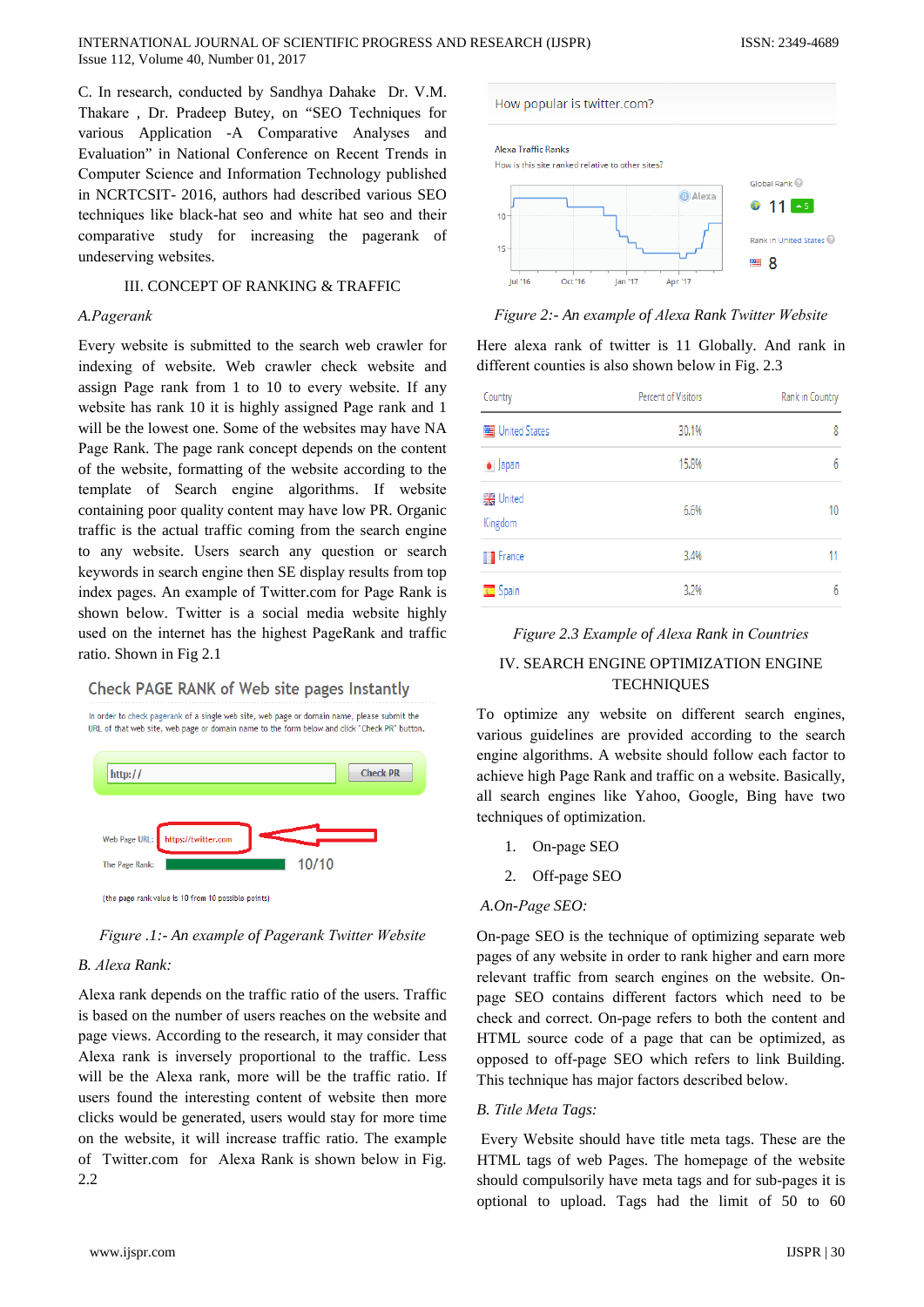characters so thus should not exceed 60 characters. If it is extended then crawler will discard the words and will not read

#### C. Sitemap

A sitemap is a file which contains list the web pages of a website to inform Google and other search engines about the organization of your site content. Search engine's web crawlers like Googlebot read this file to read web pages content and pages counting. There are two types of sitemap one is for a user and one is for a crawler. Sitemap.XML file with the XML extension is for the crawler which displays the list of all the web page of the website in a single page. Sitemap.html file with the HTML extension is for the user which displays the list of all the web pages in a website.

#### D. Robots File

Robots.txt is a text file created by webmasters to instruct web robots (typically search engine robots) how to crawl pages on their website. Basically, robots file is also used to hide some confidential details or admin detail from search crawler.

#### E. Image ALT Text

Images uploaded on the website should have alternative text because web crawler cannot read images it only reads the alternate text of the image.

#### F. HTML Heading Tags

Website should have proper HTML heading tags because crawler first read title meta tags and then H1, H2..H6 heading and display the result on search engine according to Keywords or search query of the users.

#### G. Social Media Presence

According to the recent market trends and E-commerce techniques, the website should have the social presence. Business owners who have their business website try to get 50% of the traffic ratio from the social media. A website has social official website of Google Plus, Twitter, Facebook, Pinterest.

#### H. Mobile Friendliness or Responsiveness

According to the Google's search engine algorithm released in 2015, marketers need to convert or build a website with mobile friendliness. A website must be responsive for the mobile users.

#### I. WWW redirection Error:

Website URL may be formed with two types of structure example www.mywebsite.com  $\alpha$ <sup>r</sup> http://www.mywebsite.com. If any user requests website URL either with HTTP or without HTTP in search browser, the same website should be open with similar structure. This is called www redirect error because web

crawler considers it two different websites. So to avoid this error, a website should be free from www redirection error. This error is also called 302 or 301 redirection error in SEO, 301,302 are the HTTP protocol's status codes.

#### J. 404 Page Not Found Error:

The HTTP 404 Not Found Error means that the web page for which user is requesting is not available on the server. It is an error of Client-side which means that the page has been removed from the server or URL may be changed or user typed URL wrong. If any website has some web pages incomplete after launching a website so the solution is to redirect the incomplete page to other home page or informative page.

#### K. Internal Links

Website has main home page URL as well as other subpages links. Some links redirect to the other website called external links and some redirects to the website itself called internal links. A website must have internal links

#### L. Favicon:

Website should have a favicon. It is a type of logo displayed on web browser whenever a web page is requested.

#### M. Loading Time:

When a user requests to access a website with the help of web browser, the website should be compatible with all browser and loading speed time should be fast. This can be done by not including too much heavy code, scripts on web pages.

#### N. URL Structure:

Every website should have clean URL link because notation like '\_', '%\$#' is not allowed according to search algorithms. The crawler may read website content but it gives some negative impact on the website.

#### O. Off-Page SEO:

Off-page SEO simply means to create quality backlinks by local citation, classified Ads posting, Social Bookmarking, Content sharing like blogs articles, press release. Off page SEO factors are described below in detail.

## V. SEARCH ENGINE SUBMISSION AND PING **SUBMISSION**

If any website is launched on world wide web then it needs to submit for indexing of search engines. Search engine submission means submitting website URL to the Meta search engines for indexing. Ping submission is done to inform web crawler about any content update on website like blog, article.

#### A. Classified Ads Posting: